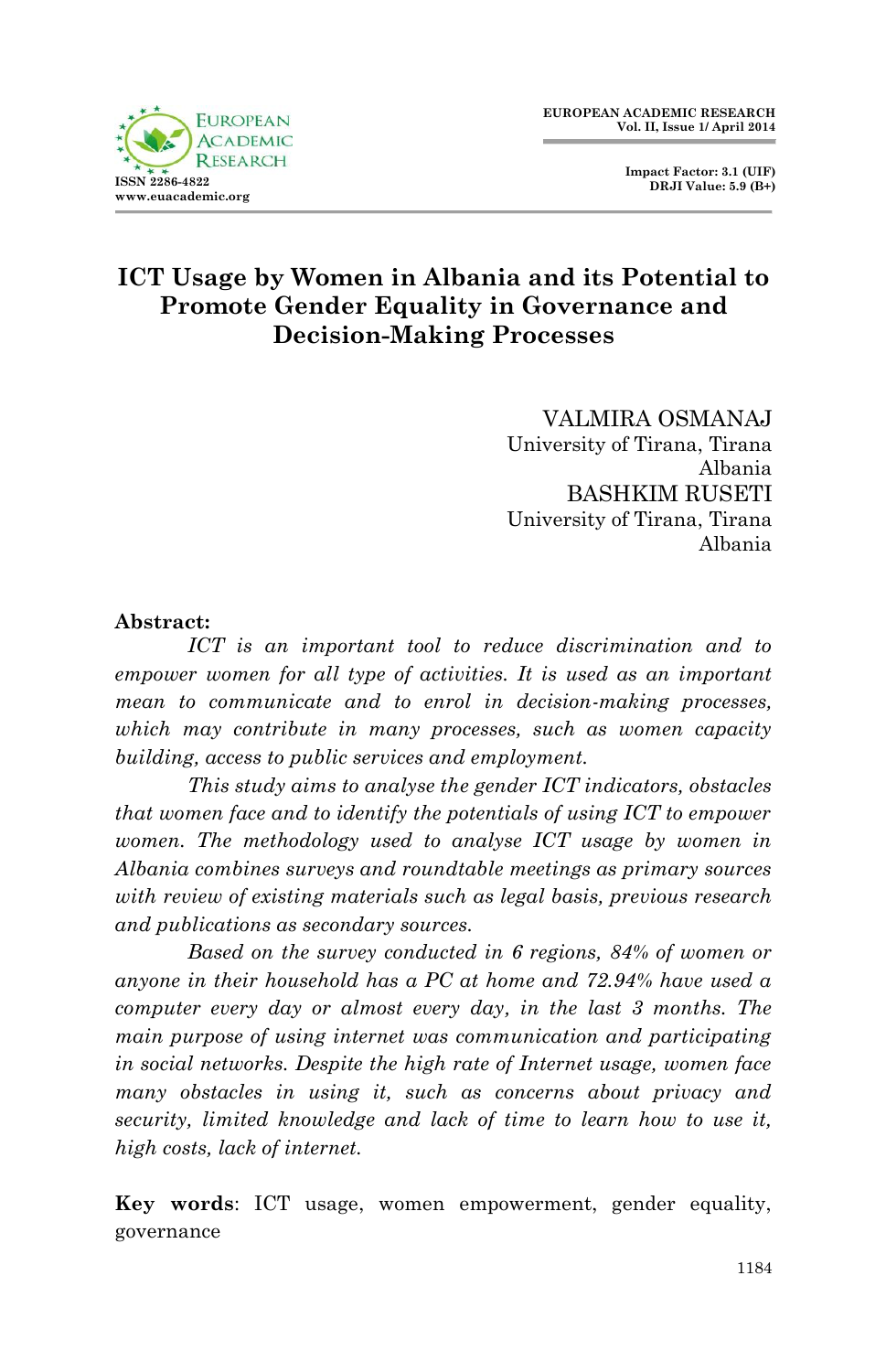# **1. Introduction**

More and more Information and Communication Technologies (ICTs) are becoming an important tool to reduce discrimination and to empower women for all type of activities. Also, it is used as an important mean to communicate and to enrol in decisionmaking processes. In the Beijing Declaration [1] it was stated that, "ICTs are a powerful tool that women could use for mobilization, information exchange and empowerment". Also, ICTs can contribute in many processes, such as women capacity building, access to public services and employment.

According to Sachs [2], compared to quantitative easing and other macro policies, gender equality is possibly the most powerful action the government can take to promote long-term, sustainable growth.

Understanding the unique characteristics and motivations of females is central to building a sustainable economic future [3]:

- Women communicate in different ways;
- Women start and run businesses in different sectors, develop different products, pursue different goals and structure their businesses and business processes in a different fashion;
- Women learn in different ways: gender-sensitive education improves the learning experience.

Nevertheless, some researchers argue that women are taking less advantage of the process of building the Information Society and benefit less than men from this process. This is reflected in the low numbers of women as ICT users, producers and policy makers. Structural inequalities and the existence of gender-specific resource constraints, including income, time, educational bias and cultural factors appear to be responsible for this situation. In particular, family responsibilities and lower incomes leave women with less time and disposable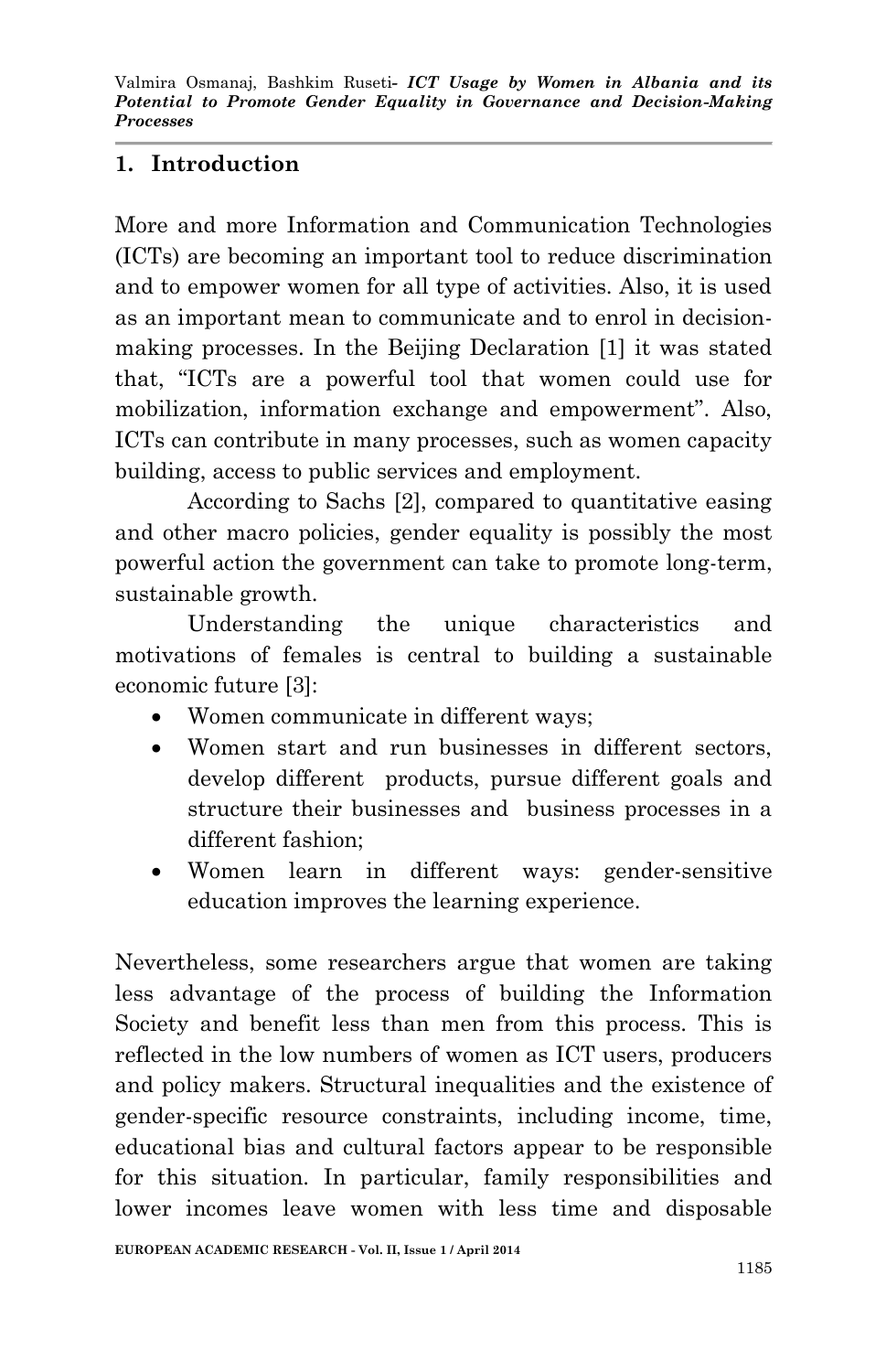income to access information technologies in particular outside their houses. Women and girls on average receive less education and training, especially in developing countries, and therefore may lack the language and other skills required for engaging in activities leading to the creation of the Information Society.

Modern technology can help enthrone candidate-led and issue-based democracy [4] as was the case with President Obama when he was campaigning for the office of the President of the United States of America, especially for the first term in 2008.

Studies have shown that candidate-led and issue-based political campaigns are usually far more effective than partyled campaigns. This is not to say that the political parties will not be involved in the campaigns. It rather allows the candidate and their antecedents to be projected in the front burner of the campaigns.

Widely reported as being the most sophisticated online campaign yet in international media, the Barack Obama election campaign in the 2008 US presidential elections remains a reference point in the modern use of ICT in political mobilization.

Currently, few gender ICT statistics are available because many governments do not collect ICT statistics consistently and regularly, and rarely are the data disaggregated by sex. The best practices are generally found in developed countries, with most developing countries lagging behind.

This study aims to analyse the gender ICT indicators, obstacles that women face in the usage of ICT and to suggest some strategies that should be used to address the gender digital divide issues.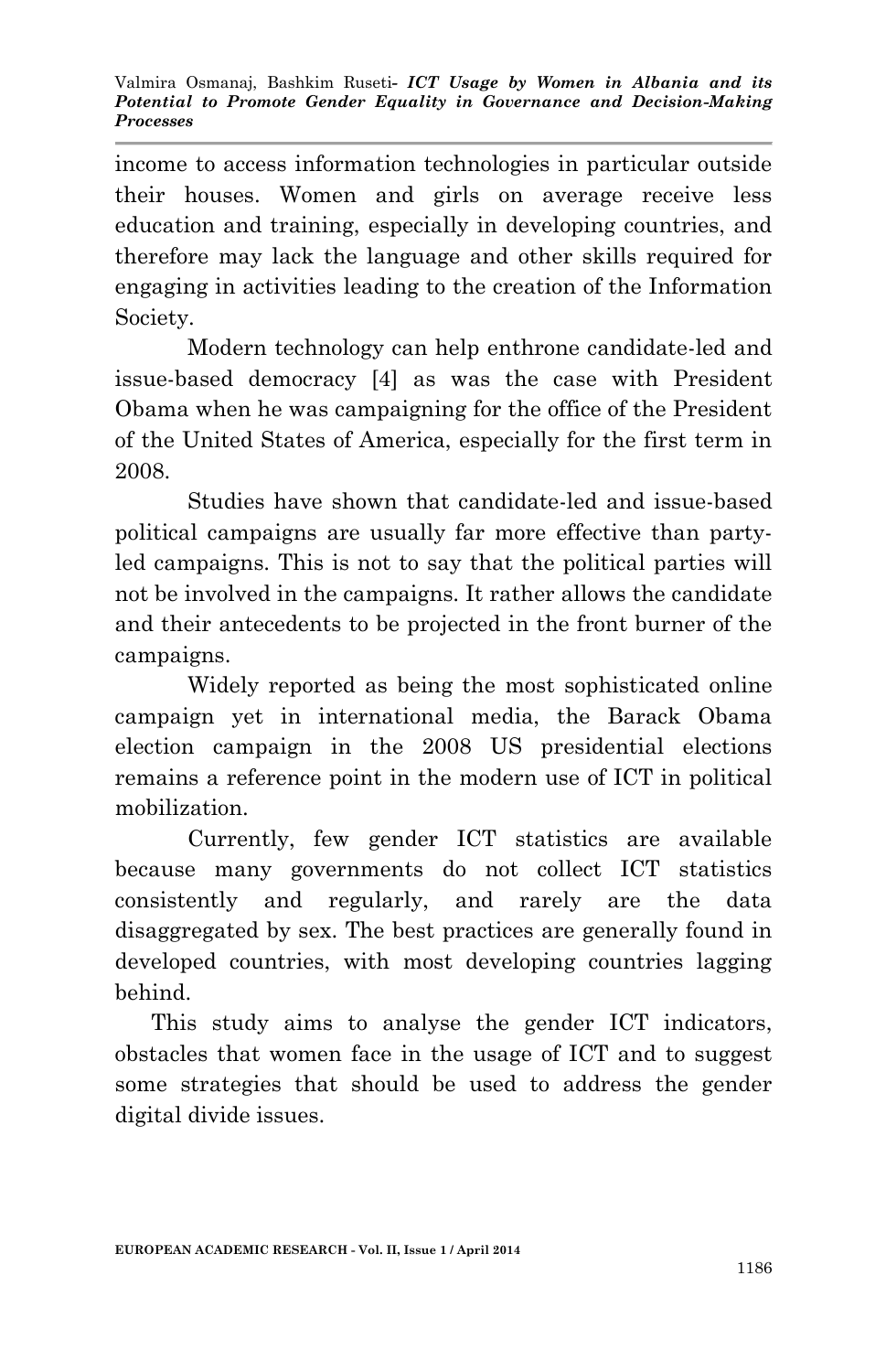## **2. Methodology**

The methodology used to analyse ICT usage by women in Albania combines surveys and roundtable meetings as primary sources with review of existing materials such as legal basis, previous research and publications as secondary sources. The combination of these instruments we allowed us to assess:

- The level of access to ICTs by women;
- The obstacles for not having access to ICT;
- The main activities for which women use the Internet;
- The level of e-Skills:
- The perception of women on the role of ICT in their daily activities and the benefits of using ICT.

A Survey was conducted during the period of December 2013– January 2014. The survey was carried out in 6 cities: Tiranë, Shkodër, Korçë, Lezhë, Berat and Librazhd. The sample has a number of 340 respondents. For this purpose, a semi-structured questionnaire was prepared by the staff and was conducted on a face-to-face basis with respondents.

The respondents were women selected randomly. The distribution of respondents by city is stated in the table below.

| Region   | <b>Number of respondents</b> | % of total |
|----------|------------------------------|------------|
| Berat    | 67                           | 20%        |
| Korçë    | 66                           | 19%        |
| Lezhë    | 18                           | 5%         |
| Librazhd | 15                           | 4%         |
| Shkodër  | 85                           | 25%        |
| Tiranë   | 89                           | 26%        |

**Table 1 - The distribution of respondents by city**

Also, existing publications and reports related to ICT usage were reviewed. This included, but is not limited to: UN Publications on ICT usage, ITU statistics on gender-based ICT statistics, INSTAT statistics, Women's Network Equality in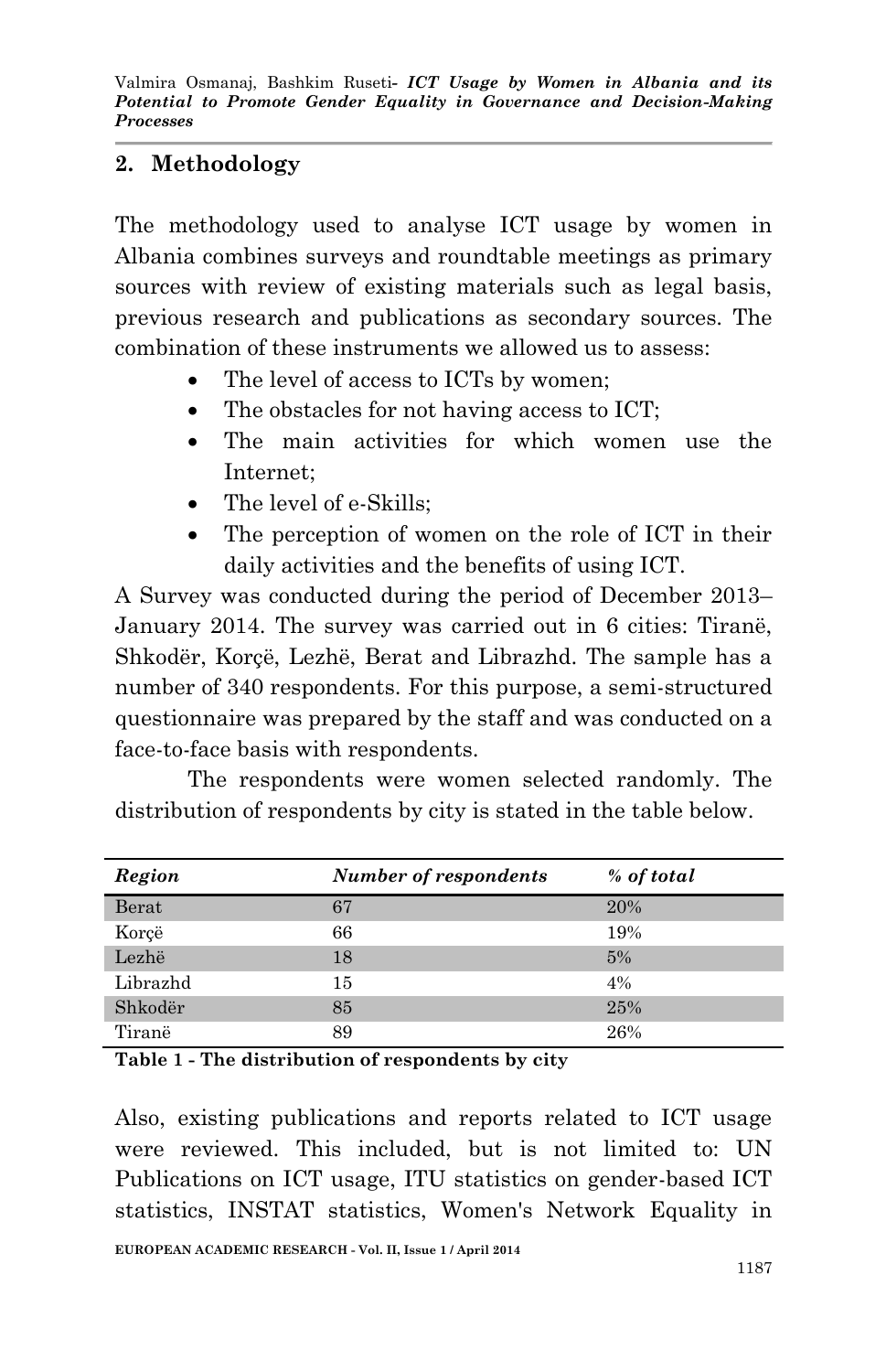Decision Making publications.

# **3. ICT's Potential For Women Empowerment**

Women's empowerment is focused on increasing their power to take control over decisions that shape their lives, including in relation to access to resources, participation in decision-making and control over distribution of benefits. For women who can access and use them, ICT offer potential, especially in terms of reducing poverty, improving governance, overcoming isolation, and providing a voice.

### **3.1. Enabling women's economic empowerment**

According to UN [5], ICT interventions that are directed at economically empowering women capitalize on the potential of these technologies as knowledge and networking tools for women as producers and distributors of goods and services. The tools are used to connect women to new and wider markets, broaden their social networks and provide them with information that opens up important economic opportunities.

### **3.2. Enabling women's socioeconomic empowerment**

ICT provides opportunities for women's socio-economic empowerment in many areas, including in health and education. Organizations such as Satellife [6] and HealthNet [7] are examples of projects that have been successful in providing health information and connections to developing country health professionals.

In Albania, *SIV.al* [8] is a very good example of using ICT to provide healthcare information related to immunity system and vaccines. Also it provides a guide on the benefits of vaccines and a calendar of required vaccines, based on the child age, starting from birth to 14 years old.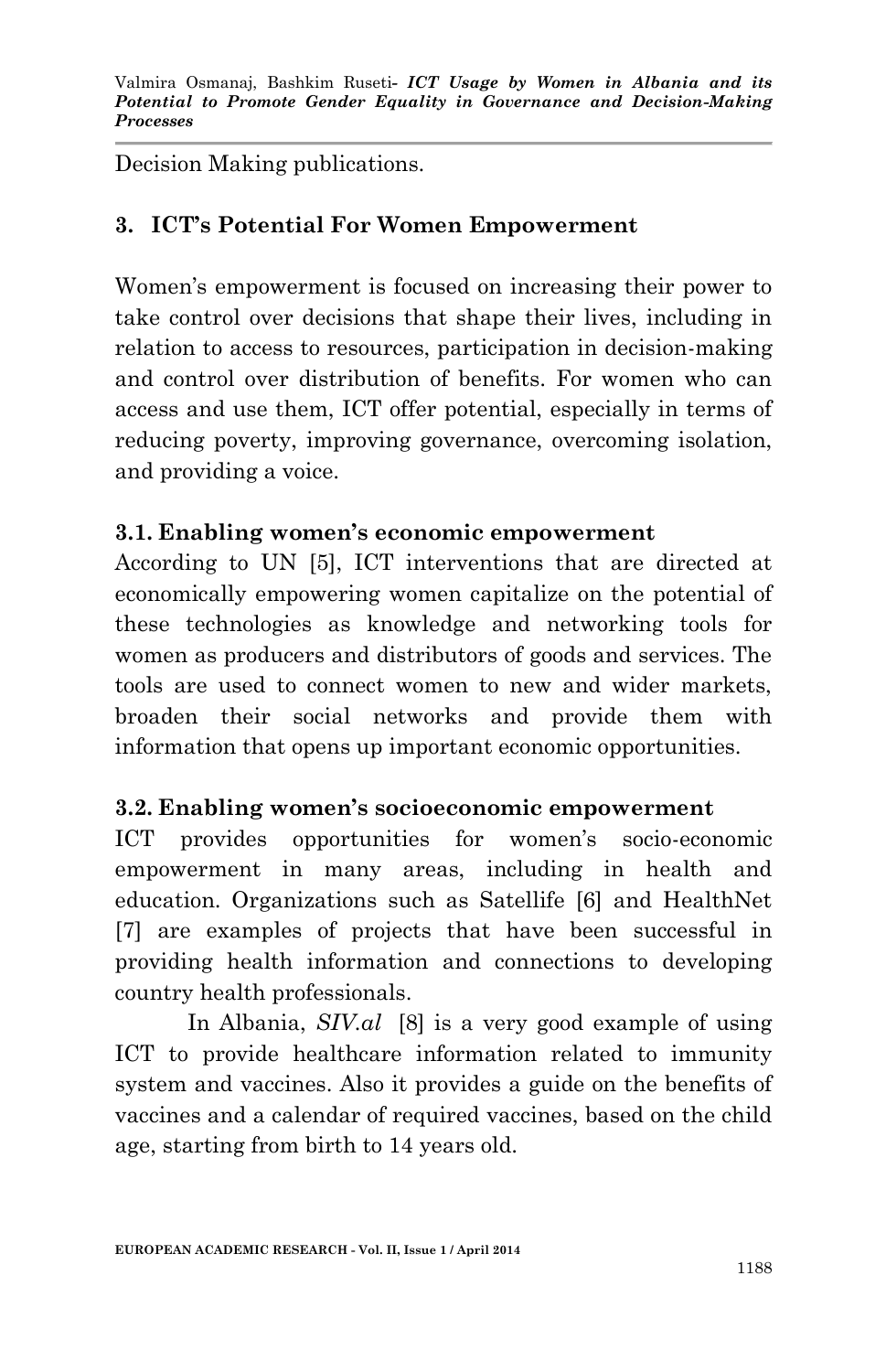### **3.3. Enabling women's political empowerment**

People around the world are using new technologies in unprecedented ways for networking, movement building, political participation and advocacy. Women and their organizations have pioneered strategic and empowering uses of ICT to promote women's rights.

Last year, for the 2013 Central Government Elections, over 40 profiles of women candidates [9] from different political parties were prepared, professional, with clear vision and able to improve Albanian politics. This project was financed by SIDA, aiming to support equal rights without gender discrimination is the base of Democracy.

# **3.4. Empowering women in the context of violence against women**

A virtual space can provide positive information on violence against women and a safe place for victims and survivors of violence to discuss their experiences or to seek help. For women to benefit from these spaces, they need access and capacities to utilize ICT in this manner. For ICT to be an effective tool for advocacy on violence against women, the needs and realities of women must be identified and addressed. This requires capacity-building efforts for women to enable them to trust and use ICT as a medium for communicating about their experiences. Affordable access points for women must also be provided.

# **4. Evaluation of ICT Usage by Women in Albania**

During the past ten years information society has known a very rapid development in Albania. In October 2002, the countries of South-East Europe signed a common agenda (electronic South Eastern Europe) based on the European experience and the strategy of Lisbon thus realizing the possibilities for development and use of new technologies and the modernizing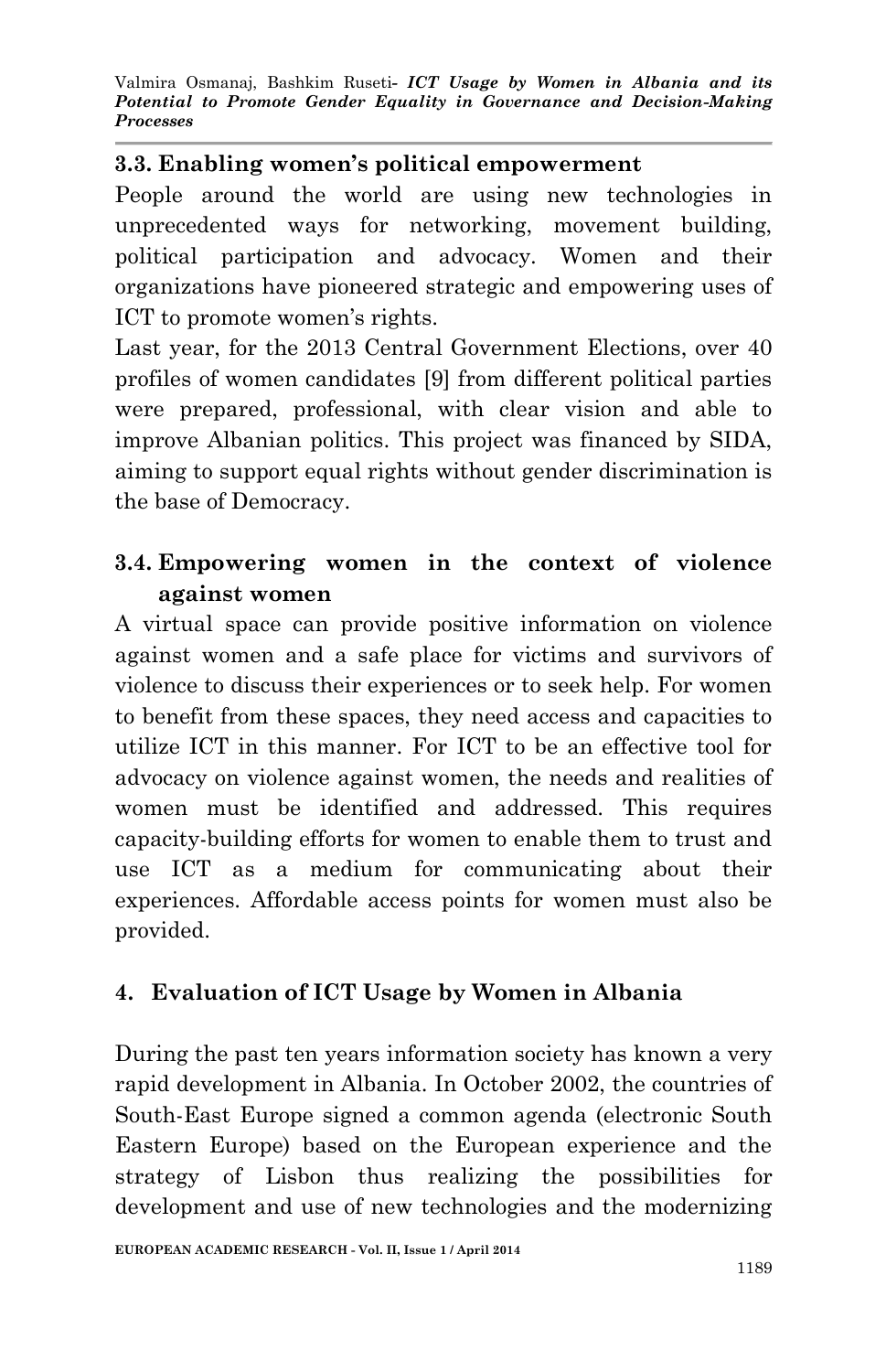Valmira Osmanaj, Bashkim Ruseti*- ICT Usage by Women in Albania and its Potential to Promote Gender Equality in Governance and Decision-Making Processes*

potential they have to offer [10]. The first strategy on ICT was developed in 2003 that included 14 objectives and contained several measures of priority to enable the development of IT sector in Albania [11]. Nevertheless, the digital divide issue was never addressed properly neither in the first strategy, nor in the second strategy, Cross Cutting Strategy on Information Society 2008-2013. Also, gender based statistics on ICT usage are very rare in Albania. For the first time, INSTAT produced some ICT usage indicators, during Census 2011.



**Figure 1 - ICT indicators for private households by prefecture** Source: INSTAT, Census 2011

In summary, we could say that we have a high rate, 89%, of private households with fixed and mobile phone. Also, 20% of private households have a personal computer and 12% of private households have internet connection. According to ITU [12], during the last 10 years the internet users have grown rapidly in Albania. In 2005, we had only 6.04% internet users and in 2012 it increased to 54.66%.

The results of the survey may be grouped in five main groups:

- ICTs access and usage;
- Internet usage;
- Opportunities and challenges of using internet;
- E-Skills.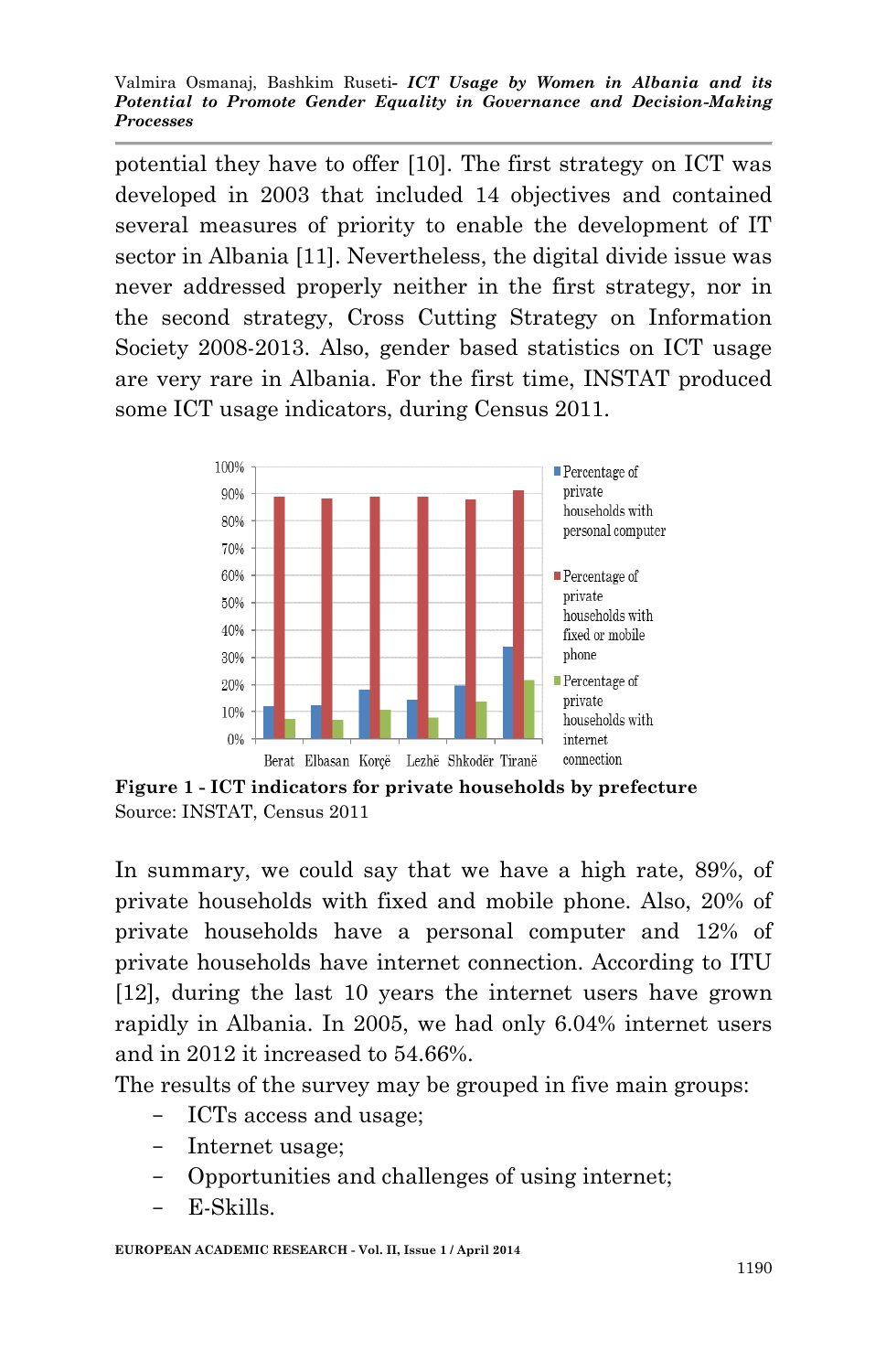Valmira Osmanaj, Bashkim Ruseti*- ICT Usage by Women in Albania and its Potential to Promote Gender Equality in Governance and Decision-Making Processes*

#### **4.1. ICTs access and usage**

Based on the survey, 84% of women or anyone in their household has a PC at home. Moreover, 72.94% have used a computer every day or almost every day, in the last 3 months. The percentage of women that have used a computer, at least once a week (but not every day) is 12%, at least once a month but not every week, 3.82% and less than once a month is 9.41%. With regard to the place where women used computer in the last 3 months, the responses are shown in table 2.

| Places where computer is used                                                   | % of total |
|---------------------------------------------------------------------------------|------------|
| a. At home                                                                      | 60%        |
| b. At place of work (other than home)                                           | 24.71%     |
| c. At place of education                                                        | 2.94%      |
| d. At another person's home                                                     | 4.41%      |
| a and b                                                                         | 1.47%      |
| e. Other (e.g. public library, hotel, airport, internet cafe, etc.)             | 5.88%      |
| $T$ . Let $\theta$ $DI$ and $\theta$ and $\theta$ are a separated in the set of |            |

**Table 2 - Places where computer is used**

Based on the figures in the table above, we can realize that the main place where computer is used is at home, 60%.

### **4.2. Internet Usage**

With regard to the internet usage, 80% of women or anyone in their household has access to internet at home. Moreover, most of them are very active internet users, 71.18% have used internet every day or almost every day, in the last 3 months. Percentage of women that have used internet, at least once a week (but not every day) is 11.47%, at least once a month (but not every week) 5% and less than once a month is 9.71%.

For those who didn't have access to internet access at home, some of the main reasons are: having access to internet elsewhere, 43%, high equipment costs, 37%, high internet cost, 34% and lack of skills, 25%, etc.

With regard to the place where women used internet in the last 3 months, the responses are shown in table 3.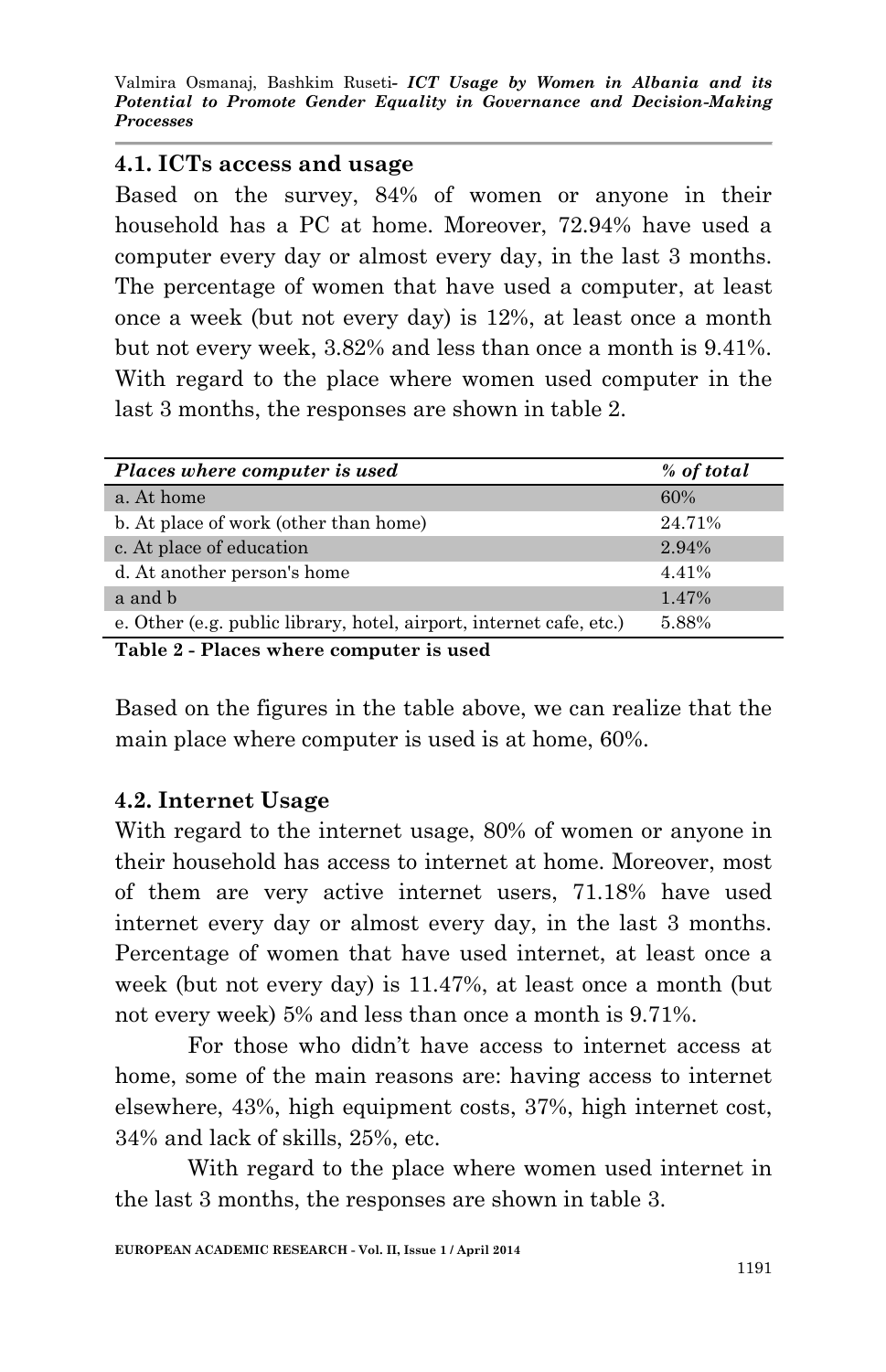Valmira Osmanaj, Bashkim Ruseti*- ICT Usage by Women in Albania and its Potential to Promote Gender Equality in Governance and Decision-Making Processes*

| Places where internet is used                                       | % of total |
|---------------------------------------------------------------------|------------|
| a. At home                                                          | 34.71%     |
| b. At place of work (other than home)                               | 22.35%     |
| c. At place of education                                            | 2.06%      |
| d. At another person's home                                         | 4.71%      |
| a and b                                                             | 25.59%     |
| b and c                                                             | 0.59%      |
| a and c                                                             | 0.29%      |
| e. Other (e.g. public library, hotel, airport, internet cafe, etc.) | 2.65%      |

**Table 3 - Places where internet is used**

Despite the various mean of communication through internet, that are used recently, still for most of the interviewed women, mobile voice call is the main mean of communication. Based on the survey, 73% of the respondents use mobile voice call is their main mean of communication, 10% use SMS, 5% use e-mail-s and chat rooms. Only 1% of women use Skype as their main mean of communication.



**Figure 2 - Main means of communication for women**

### **4.3. Opportunities and challenges of using Internet**

Despite the high rate of ICTs usage, we analysed the purpose and activities for which the internet is used, in order to realize if it contributes increasing women power to take control over decisions that shape their lives, participation in decisionmaking processes and control over distribution of benefits.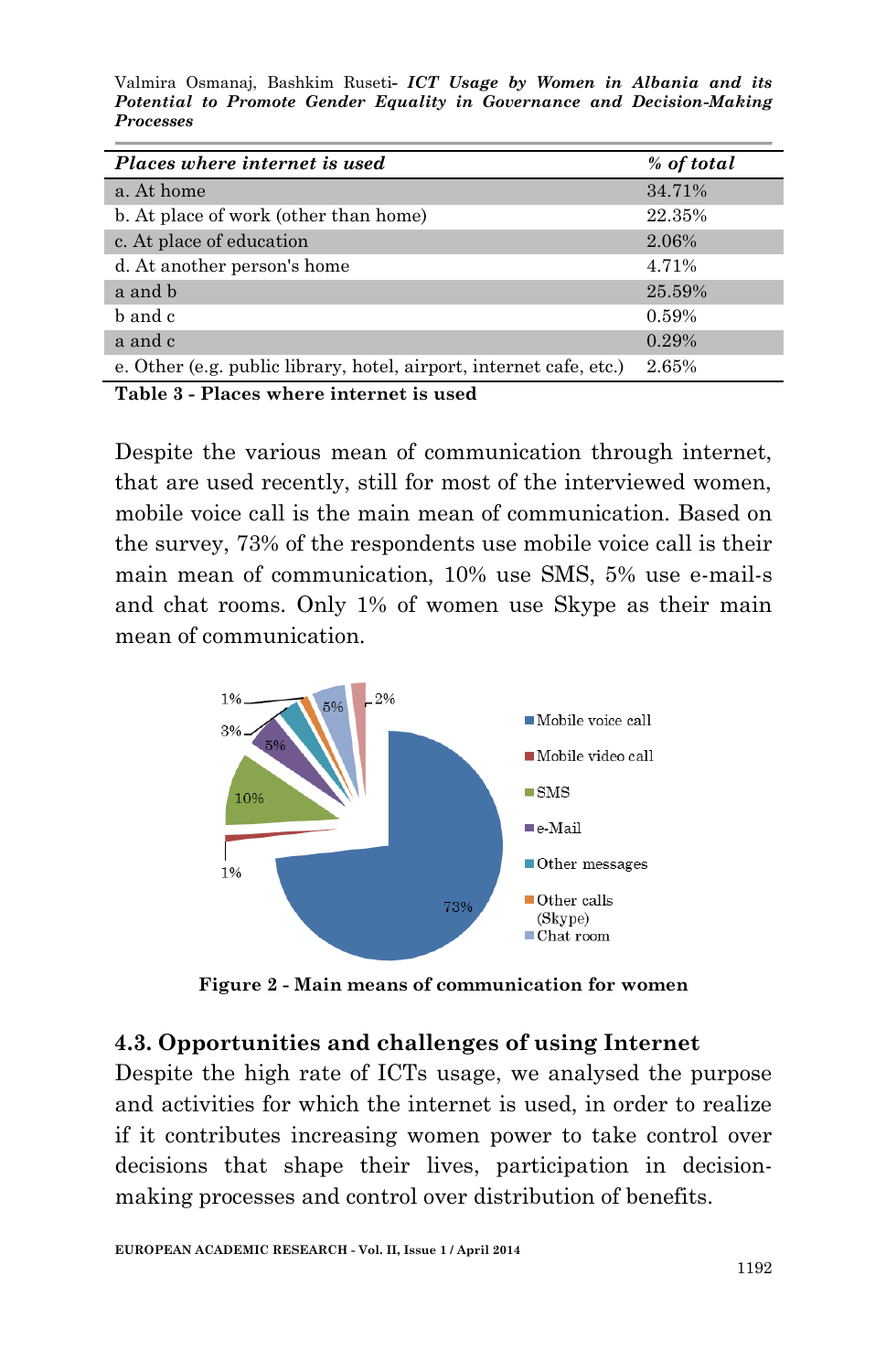We were focused in five main areas of activities, including:

- Communication;
- Access to information;
- Civic and political participation;
- Learning;
- Professional life;
- Other on-line services.

In the figure 3, below are shown all the activities for which women have used internet, for private purpose, in the last 3 months. The main purpose of using internet was communication and participating in social networks, such as creating user profile, posting messages or other contributions to Facebook, Twitter, etc. Thus, 68% of the interviewed women responded that they used internet to participate in social networks.

Also, access to information comprises activities such as reading and downloading news 49%, seeking health-related information 40%, looking for information about education 39%, finding information about goods or services 31% and downloading software, other than games software, 13%.

Civic and political participation was another area that we explored, in terms of analysing the rat of reading and posting opinions on civic or political issues via websites (e.g. blogs, social networks, etc.) and taking part in on-line consultations or voting to define civic or political issues (e.g. urban planning, signing a petition). Thus 45% of the interviewed women responded that they take part in on-line consultations or voting to define civic or political issues, but only 22% of them take part in on-line consultations or voting to define civic or political issues, thus making women not such a strong voice in the decision making process.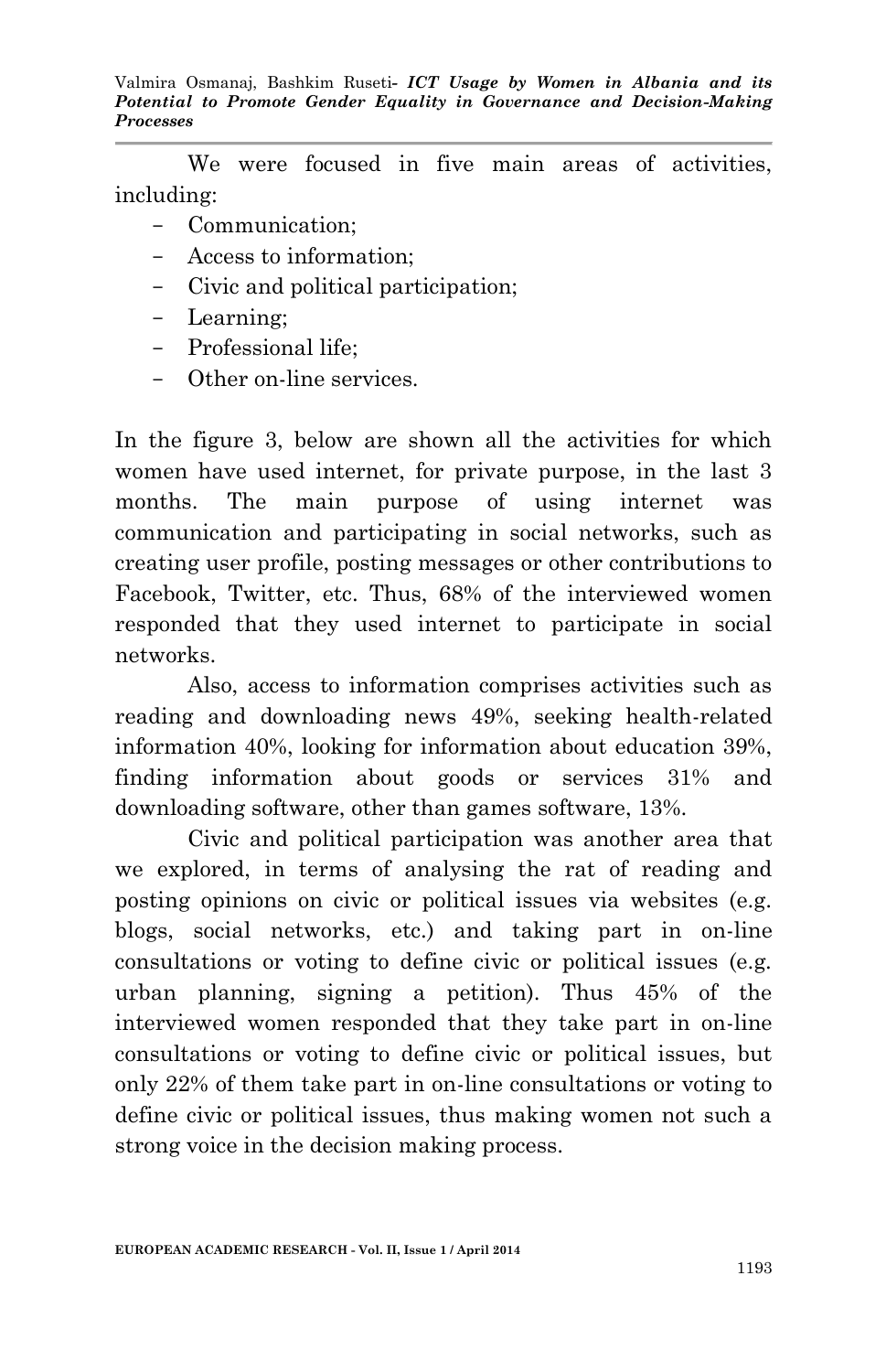



**Figure 3 - Activities for which is the Internet used in the last 3 months, for private purpose**

Also, ICTs are used as an important tool to promote formal and informal learning process of women and girls. We analysed two main learning activities, consulting wikis (e.g. Wikipedia, an online encyclopaedia) in order to obtain knowledge on any subject and online courses.

Therefore, 39% of respondents used internet to consult wikis and 17% of them used internet to do an online course. Some other online services for which women used internet are: looking for a job or sending a job application, participating in professional networks (creating user profile, posting messages or other contributions to LinkedIn, Xing), using services related to travel or accommodation and selling of goods or services, e.g. via auctions (e.g. eBay). In figure 3 are shown all the activities for which women used the Internet, in the last 3 months.

ICT is considered an important tool to provide better public services to citizens and businesses. From 2001, European Commission uses a five‐stage maturity model [13], which reflects how businesses and citizens can interact with public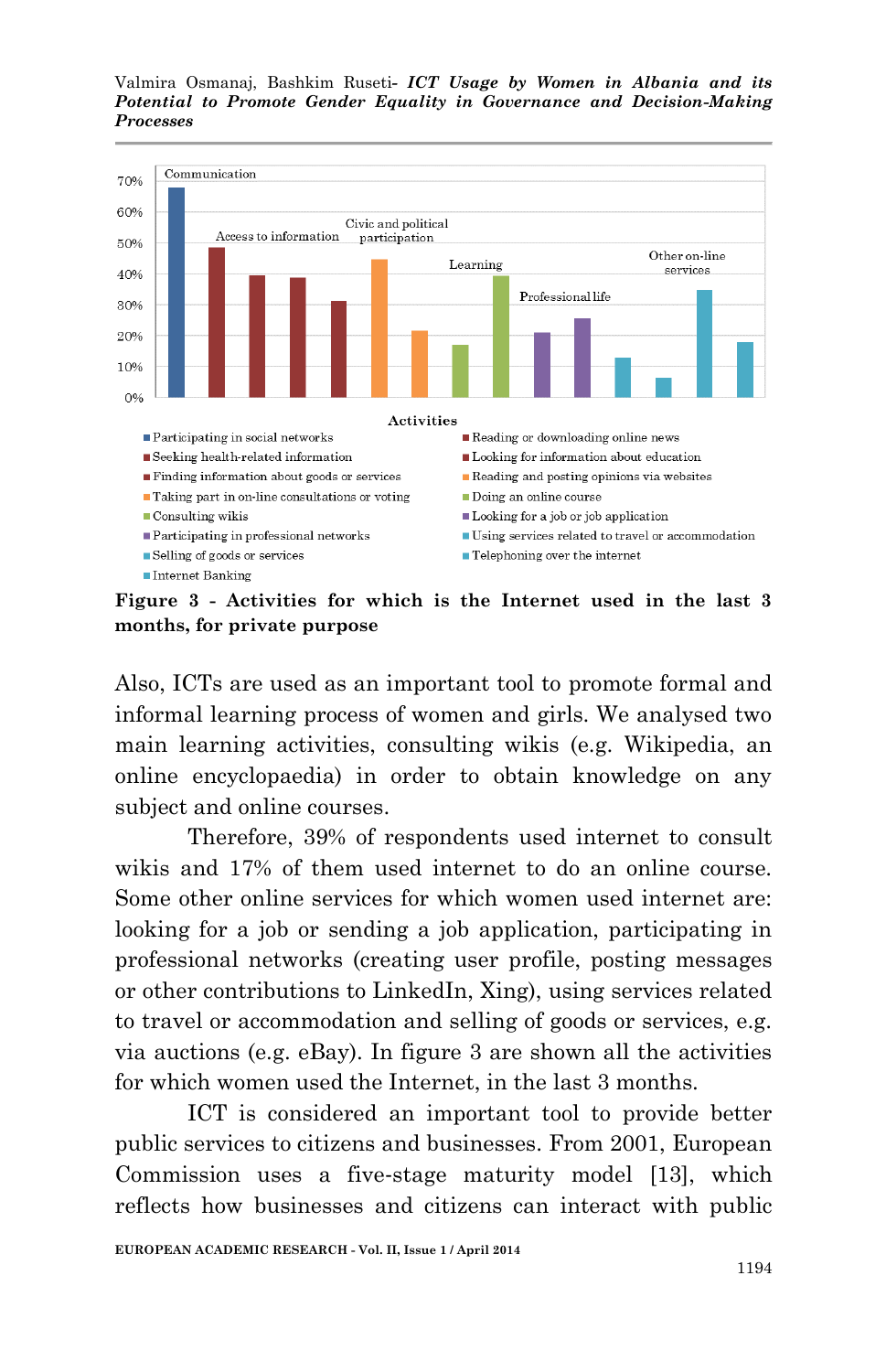Valmira Osmanaj, Bashkim Ruseti*- ICT Usage by Women in Albania and its Potential to Promote Gender Equality in Governance and Decision-Making Processes*

authorities.

Governments' service delivery processes are described according to the following stages: information, one‐way interaction, two‐way interaction, transaction and targetization. The fourth and fifth stages can be referred to as 'full online availability'.

Figure 4 shows activities for which women used internet to interact with public authorities over internet in the past 12 months.



**Figure 4 - Interaction with public authorities over the internet**

Despite the high rate of Internet usage, women face many obstacles in using it, such as concerns about privacy and security, limited knowledge and lack of time to learn how to use it, high costs, lack of internet.

Figure 5 below shows the obstacles of using internet for each city. In general, the main obstacle of using Internet was concerns about privacy and security. In fact, each city has its own main obstacle of using Internet. For Tiranë and Librazhd the main obstacle is considered the concerns about privacy and security, for Lezhë it's the lack of Internet service, for Berat and Korçë it's the high costs of devices and internet service and for Shkodër it's the lack of time to learn how to use the Internet.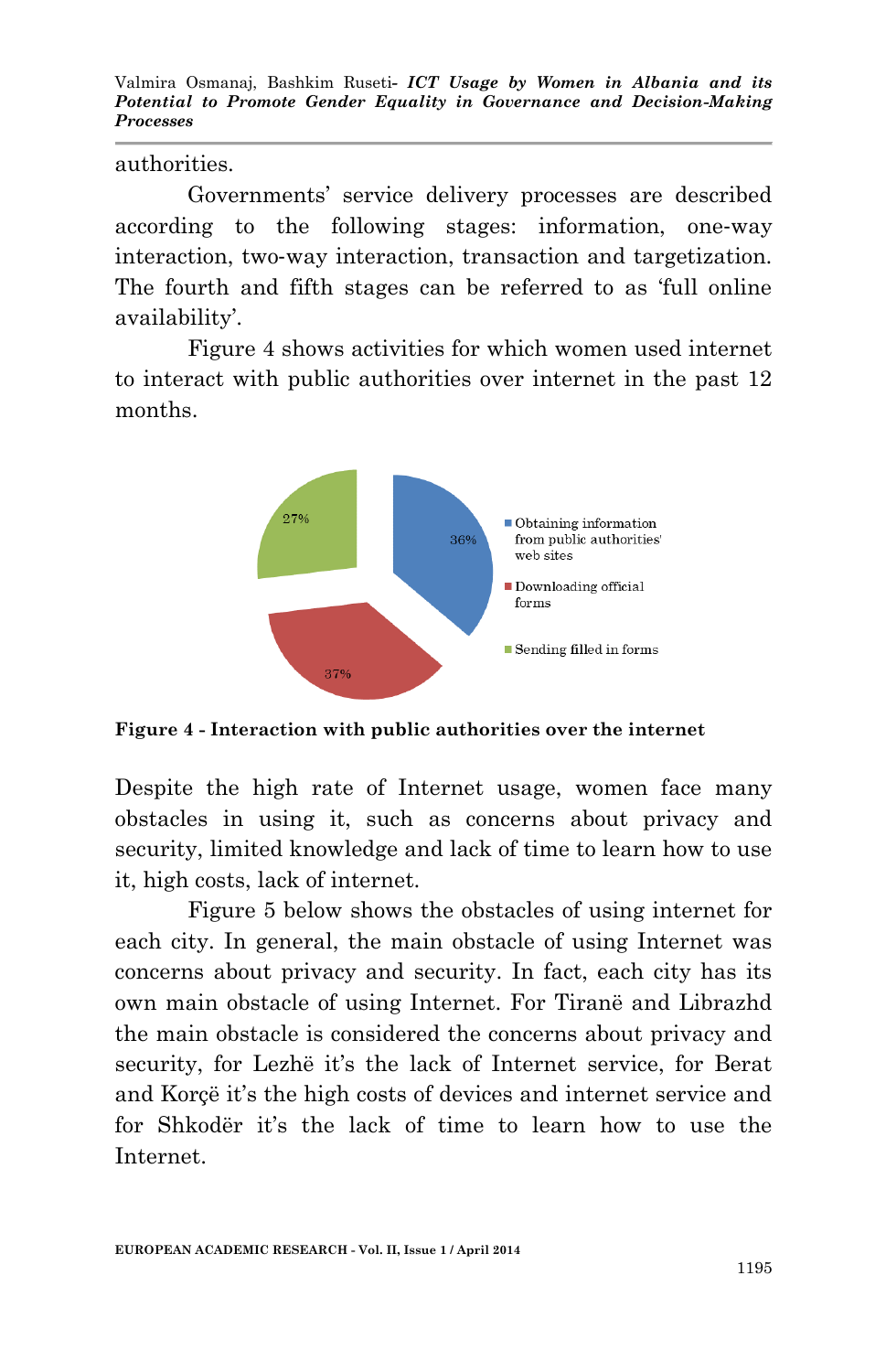Valmira Osmanaj, Bashkim Ruseti*- ICT Usage by Women in Albania and its Potential to Promote Gender Equality in Governance and Decision-Making Processes*



**Figure 5 - Main reasons for not using Internet by city**

#### **4.4.** *e-Skills*

Having basic computer skills is very important for the women economic, socioeconomic and political empowerment. We analysed the women competences in using basic skills, such as MS Office Package, scanning and printing. Based on the study, we realized that most of the interviewed women had above average skills on all these activities, except in Adobe Photoshop.



**Figure 6 - Level of competencies on basic applications, by city**

**EUROPEAN ACADEMIC RESEARCH - Vol. II, Issue 1 / April 2014**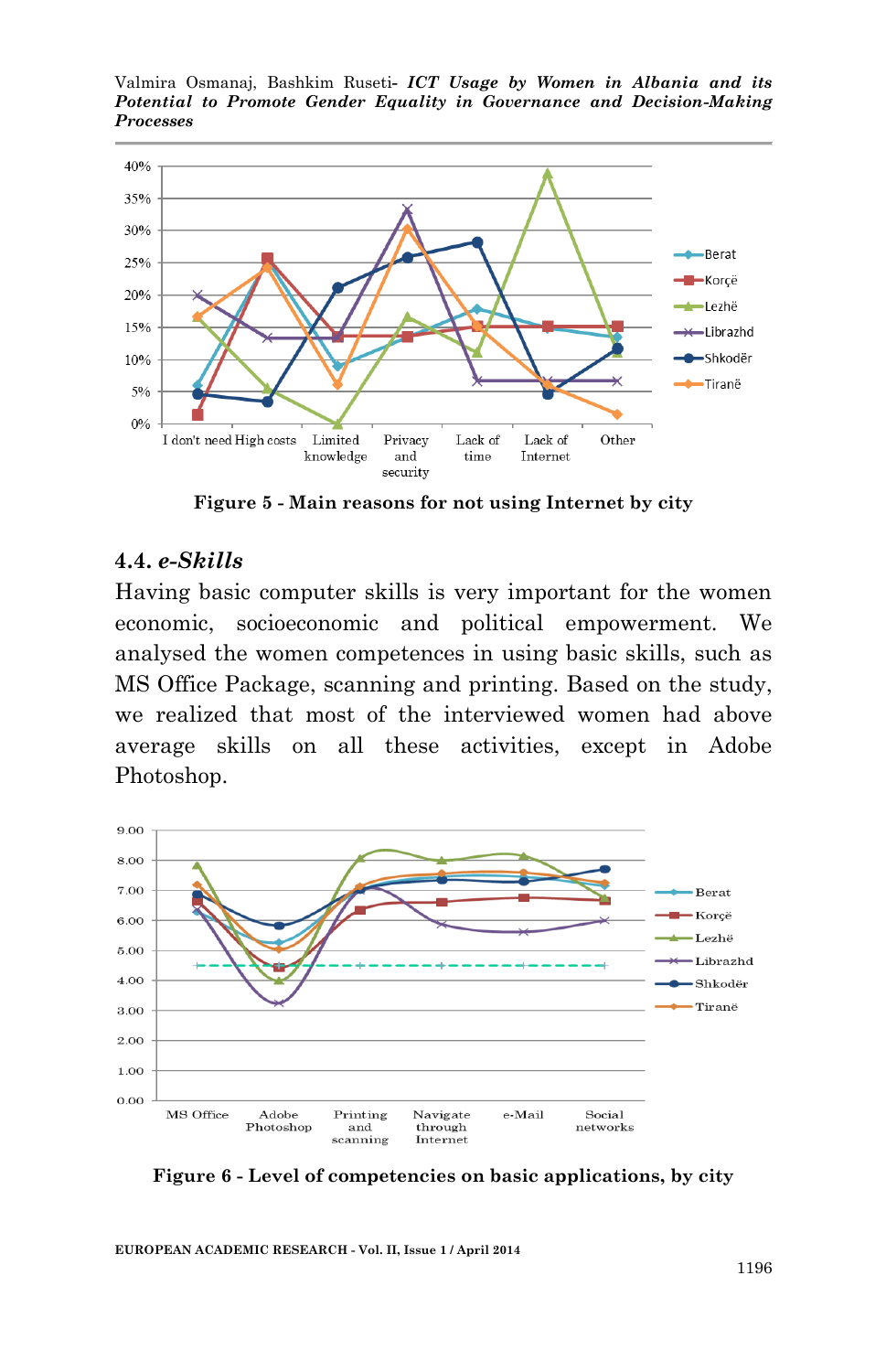Figure 6 shows the competence level on basic computer tasks and applications, analysing each of these skills on city base.

# **5. Conclusions and Recommendations**

ICTs are becoming an important tool to reduce discrimination and to empower women for all type of activities. Also, it is used as an important mean to communicate and to enrol in decisionmaking processes, which may contribute in many processes, such as women capacity building, access to public services and employment. For women who can access and use them, ICT offer potential, especially in terms of reducing poverty, improving governance, overcoming isolation, and providing a voice.

According to UN, ICT interventions that are directed at economically empowering women capitalize on the potential of these technologies as knowledge and networking tools for women as producers and distributors of goods and services. ICT provides opportunities for women's socio-economic empowerment in many areas, including in health and education. People around the world are using new technologies in unprecedented ways for networking, movement building, political participation and advocacy. Last year, for the 2013 Central Government Elections, over 40 profiles of women candidates from different political parties were prepared, professional, with clear vision and able to improve Albanian politics. This project was financed by SIDA, aiming to support equal rights without gender discrimination is the base of Democracy. A virtual space can provide positive information on violence against women and a safe place for victims and survivors of violence to discuss their experiences or to seek help.

Based on the survey conducted in 6 regions, 84% of women or anyone in their household has a PC at home. Moreover, 72.94% have used a computer every day or almost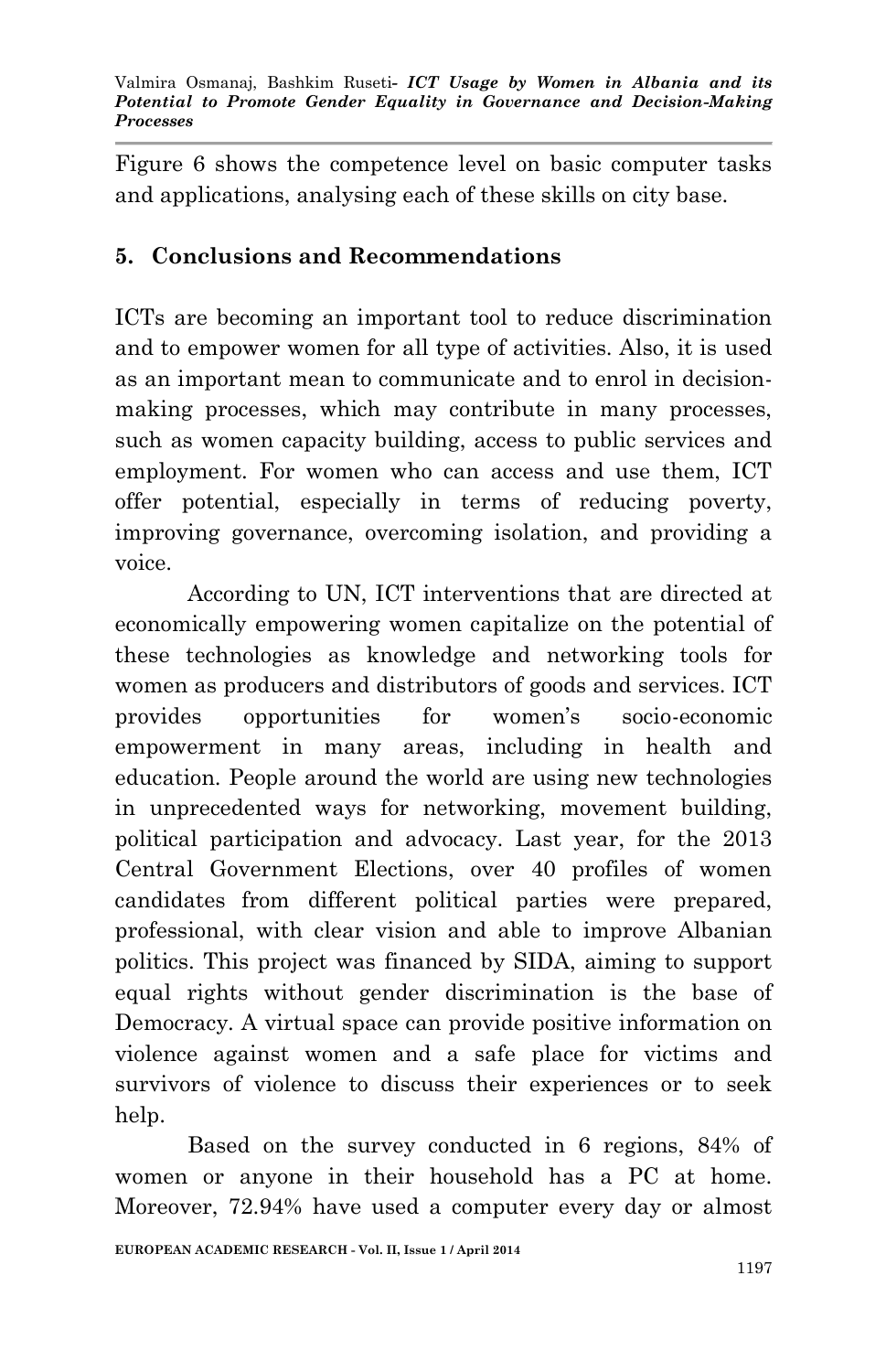every day, in the last 3 months. With regard to the internet usage, 80% of women or anyone in their household has access to internet at home. Moreover, most of them are very active internet users, 71.18% have used internet every day or almost every day, in the last 3 months.

Despite the various mean of communication through internet, that are used recently, still for most of the interviewed women, mobile voice call is the main mean of communication. The main purpose of using internet was communication and participating in social networks, such as creating user profile, posting messages or other contributions to Facebook, Twitter, etc. Thus, 68% of the interviewed women responded that they used internet to participate in social networks.

Also, access to information comprises activities such as reading and downloading news 49%, seeking health-related information 40%, looking for information about education 39%, finding information about goods or services 31% and downloading software, other than games software, 13%. Civic and political participation was another area that we explored, in terms of analysing the rat of reading and posting opinions on civic or political issues via websites (e.g. blogs, social networks, etc.) and taking part in on-line consultations or voting to define civic or political issues (e.g. urban planning, signing a petition).

Also, ICTs are used as an important tool to promote formal and informal learning process of women and girls. We analysed two main learning activities, consulting wikis (e.g. Wikipedia, an online encyclopaedia) in order to obtain knowledge on any subject and online courses. Therefore, 39% of respondents used internet to consult wikis and 17% of them used internet to do an online course. Some other online services for which women used internet are: looking for a job or sending a job application, participating in professional networks (creating user profile, posting messages or other contributions to LinkedIn, Xing), using services related to travel or accommodation and selling of goods or services, e.g. via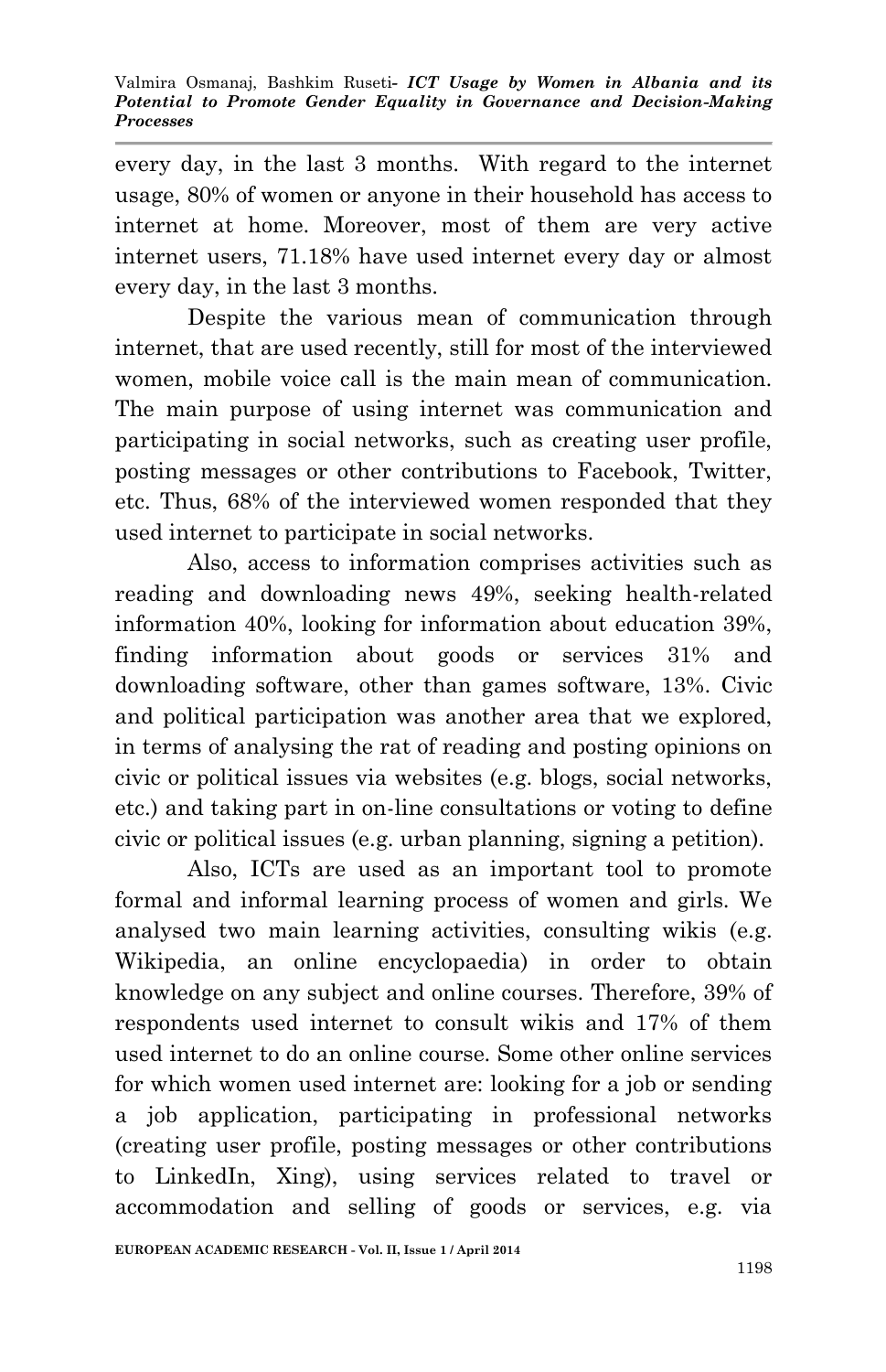auctions (e.g. eBay).

Despite the high rate of Internet usage, women face many obstacles in using it, such as concerns about privacy and security, limited knowledge and lack of time to learn how to use it, high costs, lack of internet. In general, the main obstacle of using Internet was concerns about privacy and security.

Having basic computer skills is very important for the women economic, socioeconomic and political empowerment. We analysed the women competences in using basic skills, such as MS Office Package, scanning and printing. Based on the study, we realized that most of the interviewed women had above average skills on all these activities.

## **Acknowledgments**

I would like to express my greatest gratitude to the National Coordinator of Women's Network Equality in Decision Making, Mrs. Edlira Çepani, who has helped and supported me throughout the research. This research was conducted in the frame of *"Promoting gender equality through Information and Communication Technologies"* project*,* funded by SIDA. A special thank of mine goes to the Local Coordinators of SIDA Project, who identified and the respondents and carried out the survey in the city of, for Tirana, Shkodra, Korça, Lezha, Berati and Librazhdi.

At last but not the least, I am grateful to Prof. Ruseti for his ongoing advices and encouragement during all the research projects during my PhD studies.

# **BIBLIOGRAPHY:**

| UN. Fourth World Conference on Women Beijing Declaration. |                                                      |
|-----------------------------------------------------------|------------------------------------------------------|
| Available                                                 | from:                                                |
|                                                           | http://www.un.org/womenwatch/daw/beijing/platform/de |
| clar.htm. [1]                                             |                                                      |
| Goldman Sachs. 2010. Womeneconomics 3.0: The Time Is Now. |                                                      |
| 121                                                       |                                                      |